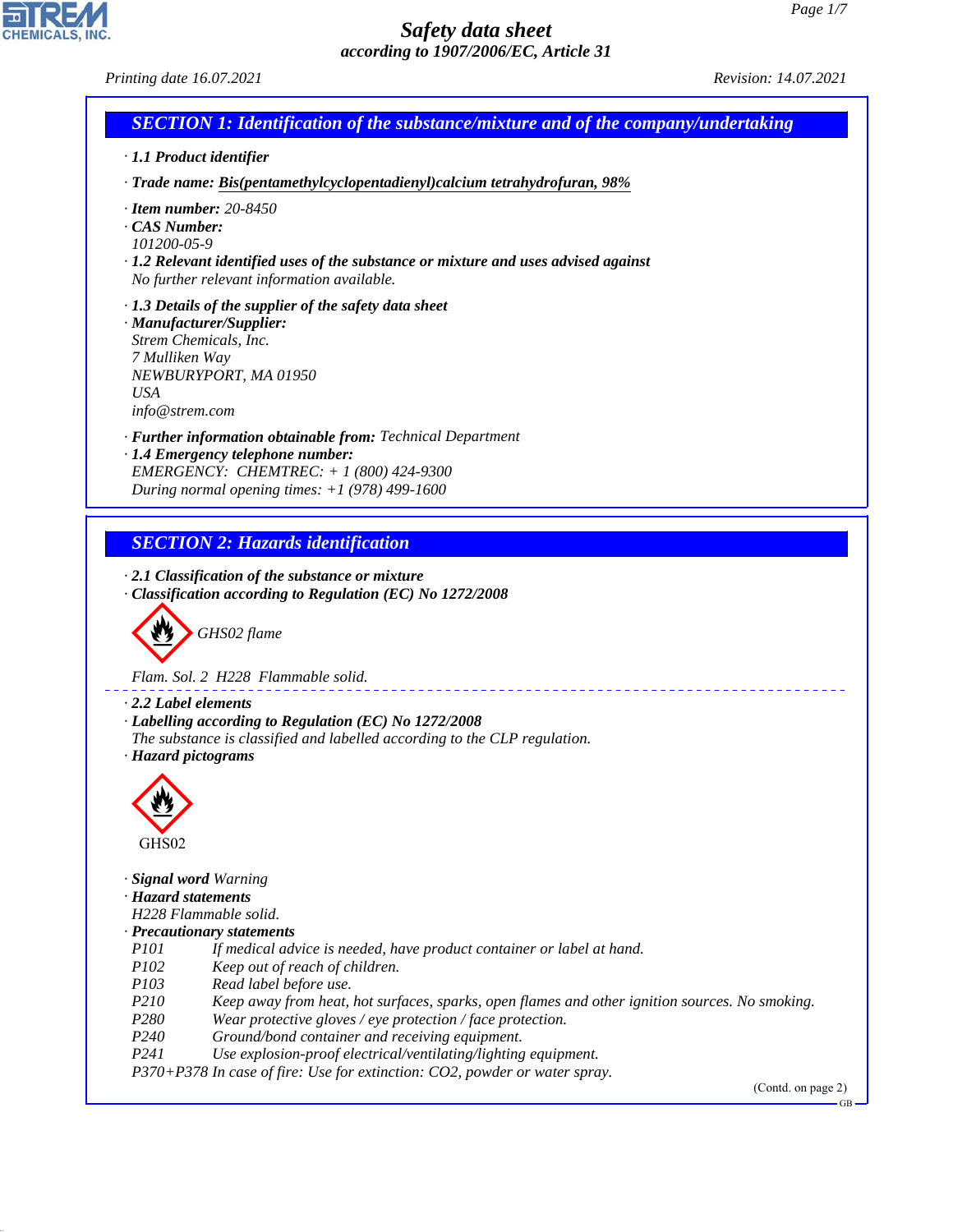*Printing date 16.07.2021 Revision: 14.07.2021*

*Trade name: Bis(pentamethylcyclopentadienyl)calcium tetrahydrofuran, 98%*

(Contd. of page 1)

- *· 2.3 Other hazards*
- *· Results of PBT and vPvB assessment*
- *· PBT: Not applicable.*
- *· vPvB: Not applicable.*

### *SECTION 3: Composition/information on ingredients*

- *· 3.1 Chemical characterisation: Substances*
- *· CAS No. Description*
- *101200-05-9 Bis(pentamethylcyclopentadienyl)calcium(II) tetrahydrofuran adduct, 98%*

#### *SECTION 4: First aid measures*

- *· 4.1 Description of first aid measures*
- *· After inhalation: Supply fresh air; consult doctor in case of complaints.*
- *· After skin contact: Generally the product does not irritate the skin.*
- *· After eye contact: Rinse opened eye for several minutes under running water.*
- *· After swallowing: If symptoms persist consult doctor.*
- *· 4.2 Most important symptoms and effects, both acute and delayed No further relevant information available.*
- *· 4.3 Indication of any immediate medical attention and special treatment needed*
- *No further relevant information available.*

#### *SECTION 5: Firefighting measures*

- *· 5.1 Extinguishing media*
- *· Suitable extinguishing agents: Use fire extinguishing methods suitable to surrounding conditions.*
- *· 5.2 Special hazards arising from the substance or mixture No further relevant information available.*
- *· 5.3 Advice for firefighters*
- *· Protective equipment: No special measures required.*

### *SECTION 6: Accidental release measures*

- *· 6.1 Personal precautions, protective equipment and emergency procedures Wear protective equipment. Keep unprotected persons away.*
- *· 6.2 Environmental precautions: Do not allow to enter sewers/ surface or ground water.*
- *· 6.3 Methods and material for containment and cleaning up: Ensure adequate ventilation.*
- *· 6.4 Reference to other sections*
- *See Section 7 for information on safe handling.*
- *See Section 8 for information on personal protection equipment.*
- *See Section 13 for disposal information.*

# *SECTION 7: Handling and storage*

- *· 7.1 Precautions for safe handling No special precautions are necessary if used correctly.*
- *· Information about fire and explosion protection:*
- *Keep ignition sources away Do not smoke.*
- *Protect against electrostatic charges.*

44.1.1

(Contd. on page 3)

GB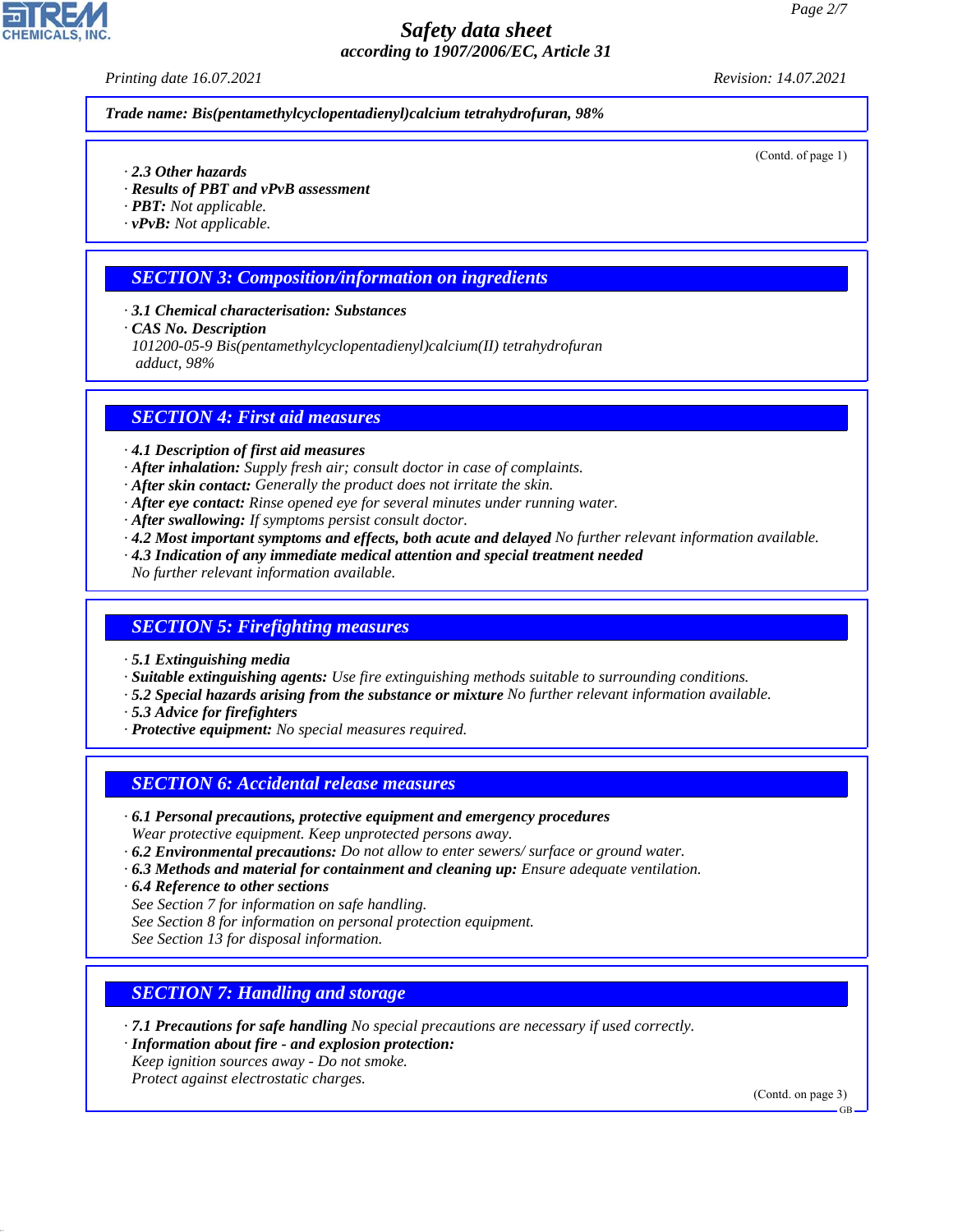*Printing date 16.07.2021 Revision: 14.07.2021*

*Trade name: Bis(pentamethylcyclopentadienyl)calcium tetrahydrofuran, 98%*

(Contd. of page 2)

- *· 7.2 Conditions for safe storage, including any incompatibilities*
- *· Storage:*
- *· Requirements to be met by storerooms and receptacles: No special requirements.*
- *· Information about storage in one common storage facility: Not required.*
- *· Further information about storage conditions: Keep container tightly sealed.*
- *· 7.3 Specific end use(s) No further relevant information available.*

#### *SECTION 8: Exposure controls/personal protection*

- *· Additional information about design of technical facilities: No further data; see item 7.*
- *· 8.1 Control parameters*
- *· Ingredients with limit values that require monitoring at the workplace: Not required.*
- *· Additional information: The lists valid during the making were used as basis.*
- *· 8.2 Exposure controls*
- *· Personal protective equipment:*
- *· General protective and hygienic measures: Wash hands before breaks and at the end of work.*
- *· Respiratory protection: Not required.*
- *· Protection of hands:*



44.1.1

\_S*Protective gloves*

*The glove material has to be impermeable and resistant to the product/ the substance/ the preparation.*

*Due to missing tests no recommendation to the glove material can be given for the product/ the preparation/ the chemical mixture.*

*Selection of the glove material on consideration of the penetration times, rates of diffusion and the degradation · Material of gloves*

*The selection of the suitable gloves does not only depend on the material, but also on further marks of quality and varies from manufacturer to manufacturer.*

*· Penetration time of glove material*

*The exact break through time has to be found out by the manufacturer of the protective gloves and has to be observed.*

*· Eye protection: Safety glasses*

| .9.1 Information on basic physical and chemical properties<br>· General Information |                 |                    |
|-------------------------------------------------------------------------------------|-----------------|--------------------|
| $\cdot$ Appearance:                                                                 |                 |                    |
| Form:                                                                               | Powder          |                    |
| Colour:                                                                             | Light yellow    |                    |
| $\cdot$ Odour:                                                                      | Characteristic  |                    |
| Odour threshold:                                                                    | Not determined. |                    |
| $\cdot$ pH-value:                                                                   | Not applicable. |                    |
| $\cdot$ Change in condition                                                         |                 |                    |
| Melting point/freezing point:                                                       | Undetermined.   |                    |
| Initial boiling point and boiling range: Undetermined.                              |                 |                    |
| $\cdot$ Flash point:                                                                | Not applicable. |                    |
| · Flammability (solid, gas):                                                        | Flammable.      |                    |
| $\cdot$ Ignition temperature:                                                       |                 |                    |
| Decomposition temperature:                                                          | Not determined. |                    |
|                                                                                     |                 | (Contd. on page 4) |

GB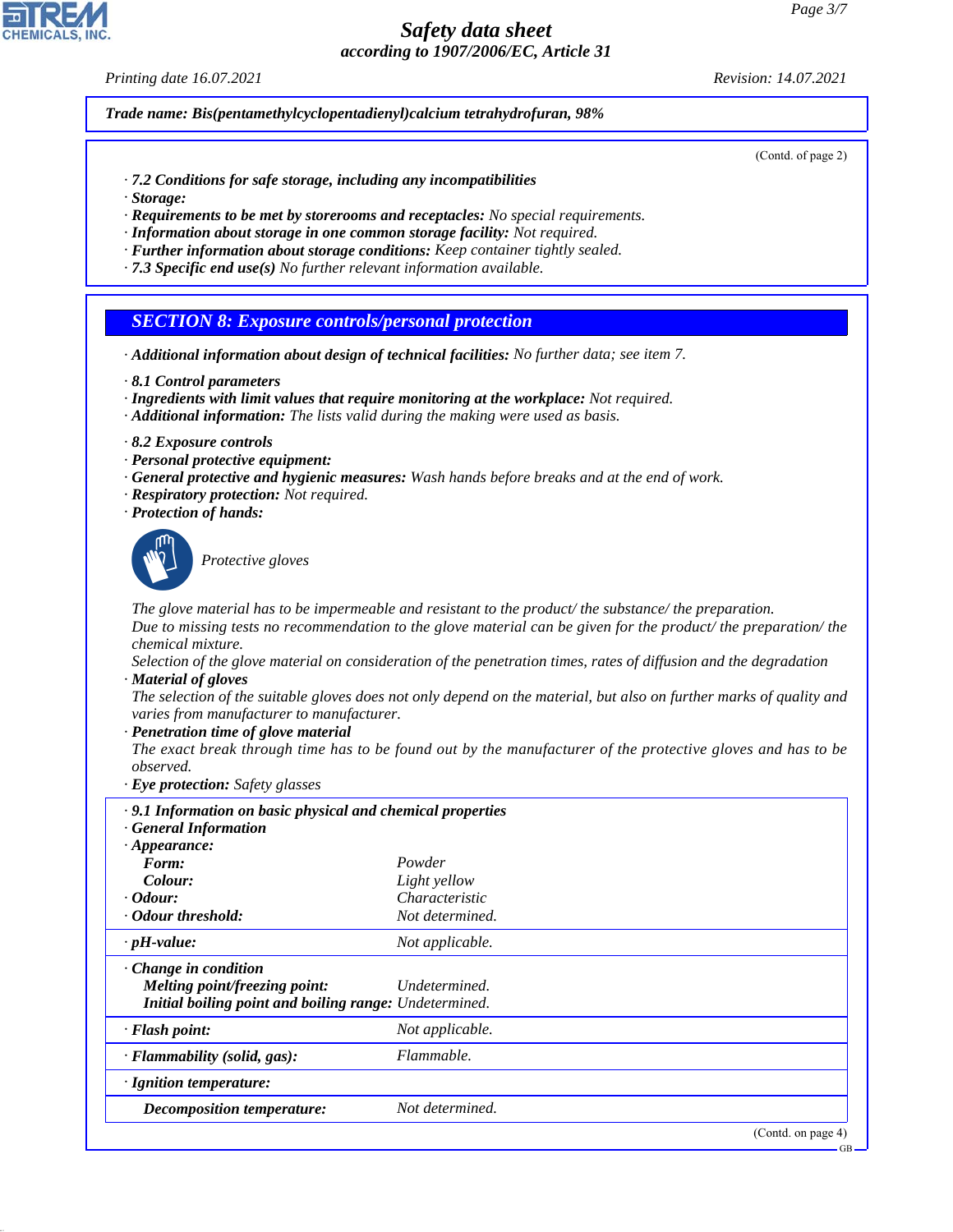*Printing date 16.07.2021 Revision: 14.07.2021*

|  |  | Trade name: Bis(pentamethylcyclopentadienyl)calcium tetrahydrofuran, 98% |  |
|--|--|--------------------------------------------------------------------------|--|
|  |  |                                                                          |  |

|                                           | (Contd. of page 3)                         |
|-------------------------------------------|--------------------------------------------|
| · Auto-ignition temperature:              | Not determined.                            |
| $\cdot$ Explosive properties:             | Not determined.                            |
| $\cdot$ Explosion limits:                 |                                            |
| Lower:                                    | Not determined.                            |
| <b>Upper:</b>                             | Not determined.                            |
| · Vapour pressure:                        | Not applicable.                            |
| $\cdot$ Density:                          | Not determined.                            |
| $\cdot$ Relative density                  | Not determined.                            |
| · Vapour density                          | Not applicable.                            |
| $\cdot$ Evaporation rate                  | Not applicable.                            |
| · Solubility in / Miscibility with        |                                            |
| water:                                    | <i>Insoluble.</i>                          |
| · Partition coefficient: n-octanol/water: | Not determined.                            |
| · Viscosity:                              |                                            |
| Dynamic:                                  | Not applicable.                            |
| Kinematic:                                | Not applicable.                            |
| · Solvent content:                        |                                            |
| Organic solvents:                         | $0.0\%$                                    |
| $VOC$ (EC)                                | $0.00\%$                                   |
| Solids content:                           | 100.0%                                     |
| $\cdot$ 9.2 Other information             | No further relevant information available. |

### *SECTION 10: Stability and reactivity*

*· 10.1 Reactivity No further relevant information available.*

- *· 10.2 Chemical stability*
- *· Thermal decomposition / conditions to be avoided: No decomposition if used according to specifications.*
- *· 10.3 Possibility of hazardous reactions No dangerous reactions known.*
- *· 10.4 Conditions to avoid No further relevant information available.*
- *· 10.5 Incompatible materials: No further relevant information available.*
- *· 10.6 Hazardous decomposition products: No dangerous decomposition products known.*

### *SECTION 11: Toxicological information*

*· 11.1 Information on toxicological effects*

- *· Acute toxicity Based on available data, the classification criteria are not met.*
- *· Primary irritant effect:*

44.1.1

- *· Skin corrosion/irritation Based on available data, the classification criteria are not met.*
- *· Serious eye damage/irritation Based on available data, the classification criteria are not met.*
- *· Respiratory or skin sensitisation Based on available data, the classification criteria are not met.*

*· CMR effects (carcinogenity, mutagenicity and toxicity for reproduction)*

- *· Germ cell mutagenicity Based on available data, the classification criteria are not met.*
- *· Carcinogenicity Based on available data, the classification criteria are not met.*

*· Reproductive toxicity Based on available data, the classification criteria are not met.*

- *· STOT-single exposure Based on available data, the classification criteria are not met.*
- *· STOT-repeated exposure Based on available data, the classification criteria are not met.*

(Contd. on page 5)

GB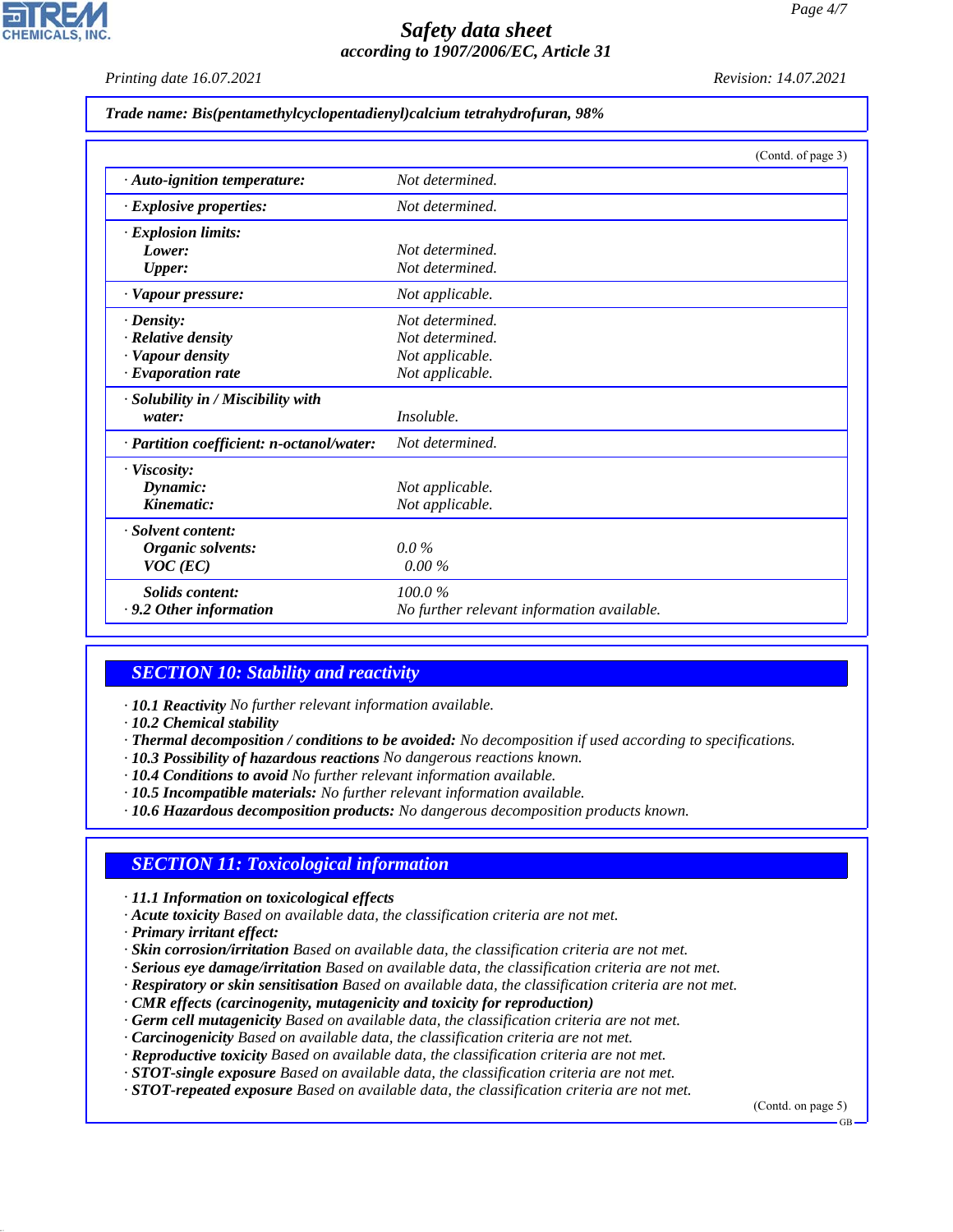*Printing date 16.07.2021 Revision: 14.07.2021*

*Trade name: Bis(pentamethylcyclopentadienyl)calcium tetrahydrofuran, 98%*

(Contd. of page 4)

*· Aspiration hazard Based on available data, the classification criteria are not met.*

# *SECTION 12: Ecological information*

- *· 12.1 Toxicity*
- *· Aquatic toxicity: No further relevant information available.*
- *· 12.2 Persistence and degradability No further relevant information available.*
- *· 12.3 Bioaccumulative potential No further relevant information available.*
- *· 12.4 Mobility in soil No further relevant information available.*
- *· Additional ecological information:*
- *· General notes:*
- *Water hazard class 1 (German Regulation) (Self-assessment): slightly hazardous for water Do not allow undiluted product or large quantities of it to reach ground water, water course or sewage system.*
- *· 12.5 Results of PBT and vPvB assessment*
- *· PBT: Not applicable.*
- *· vPvB: Not applicable.*
- *· 12.6 Other adverse effects No further relevant information available.*

# *SECTION 13: Disposal considerations*

- *· 13.1 Waste treatment methods*
- *· Recommendation*

*Must not be disposed together with household garbage. Do not allow product to reach sewage system.*

*· Uncleaned packaging:*

*· Recommendation: Disposal must be made according to official regulations.*

| $\cdot$ 14.1 UN-Number<br>· ADR, IMDG, IATA    | <i>UN1325</i>                                                                             |
|------------------------------------------------|-------------------------------------------------------------------------------------------|
|                                                |                                                                                           |
| $\cdot$ 14.2 UN proper shipping name<br>$-ADR$ |                                                                                           |
|                                                | 1325 FLAMMABLE SOLID, ORGANIC, N.O.S. (Bis(1,5-<br>cyclooctadiene)nickel $(0)$ , $98 + %$ |
| $\cdot$ IMDG                                   | FLAMMABLE SOLID, ORGANIC, N.O.S.                                                          |
|                                                | (Bis(pentamethylcyclopentadienyl)calcium(II) tetrahydrofuran                              |
|                                                | adduct, $98\%$                                                                            |
| $\cdot$ IATA                                   | FLAMMABLE SOLID, ORGANIC, N.O.S. (Bis(1,5-                                                |
|                                                | cyclooctadiene)nickel $(0)$ , $98 + %$                                                    |
| $\cdot$ 14.3 Transport hazard class(es)        |                                                                                           |
| $\cdot$ ADR                                    |                                                                                           |
|                                                |                                                                                           |
|                                                |                                                                                           |
|                                                |                                                                                           |
| · Class                                        | $\overline{4}$                                                                            |



44.1.1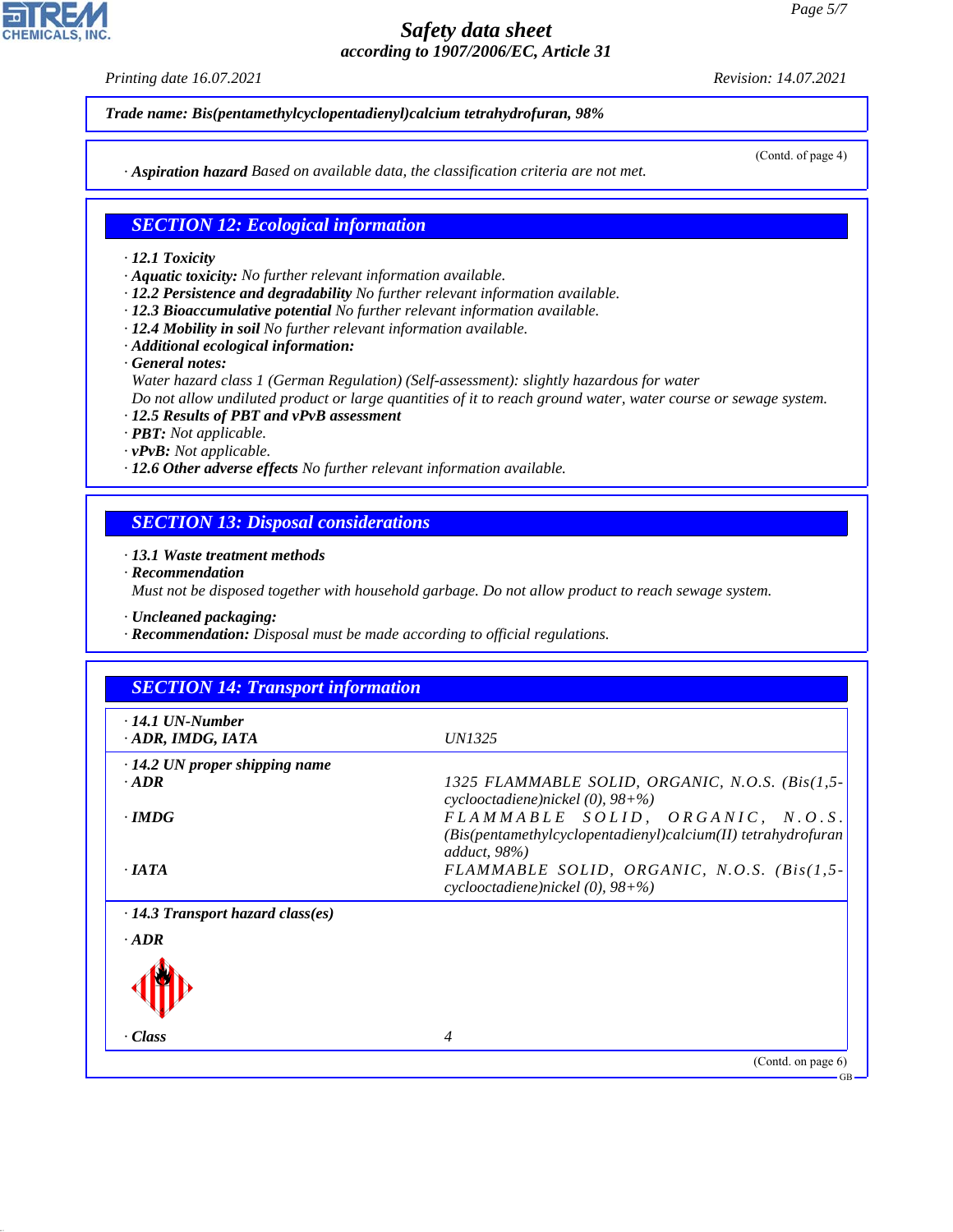*Printing date 16.07.2021 Revision: 14.07.2021*

**CHEMICALS.** 

|                                                                                     | (Contd. of page 5)                                                                   |
|-------------------------------------------------------------------------------------|--------------------------------------------------------------------------------------|
| $\cdot$ <i>Label</i>                                                                | 4.1                                                                                  |
| $\cdot$ IMDG, IATA                                                                  |                                                                                      |
|                                                                                     |                                                                                      |
| · Class                                                                             | 4.1 Flammable solids, self-reactive substances and solid<br>desensitised explosives. |
| · Label                                                                             | 4.1                                                                                  |
| · 14.4 Packing group<br>· ADR, IMDG, IATA                                           | I                                                                                    |
| · 14.5 Environmental hazards:                                                       | Not applicable.                                                                      |
| · 14.6 Special precautions for user                                                 | Not applicable.                                                                      |
| · EMS Number:                                                                       | $F-A, S-G$                                                                           |
| · Stowage Category                                                                  | B                                                                                    |
| · 14.7 Transport in bulk according to Annex II of<br><b>Marpol and the IBC Code</b> | Not applicable.                                                                      |
| · Transport/Additional information:                                                 |                                                                                      |
| $\cdot$ ADR                                                                         |                                                                                      |
| $\cdot$ Limited quantities (LQ)                                                     | $1 \text{ kg}$                                                                       |
| $\cdot$ Excepted quantities (EQ)                                                    | Code: E2                                                                             |
|                                                                                     | Maximum net quantity per inner packaging: 30 g                                       |
|                                                                                     | Maximum net quantity per outer packaging: 500 g                                      |
| $\cdot$ IMDG                                                                        |                                                                                      |
| $\cdot$ Limited quantities (LQ)<br>$\cdot$ Excepted quantities (EQ)                 | $1 \text{ kg}$<br>Code: E2                                                           |
|                                                                                     | Maximum net quantity per inner packaging: 30 g                                       |
|                                                                                     | Maximum net quantity per outer packaging: 500 g                                      |
| · UN "Model Regulation":                                                            | UN 1325 FLAMMABLE SOLID, ORGANIC, N.O.S. (BIS(1,5-                                   |
|                                                                                     | CYCLOOCTADIENE)NICKEL (0), 98+%), 4.1, II                                            |

# *SECTION 15: Regulatory information*

*· 15.1 Safety, health and environmental regulations/legislation specific for the substance or mixture*

*· Directive 2012/18/EU*

*· Named dangerous substances - ANNEX I Substance is not listed.*

*· National regulations:*

44.1.1

*· Waterhazard class: Water hazard class 1 (Self-assessment): slightly hazardous for water.*

*· 15.2 Chemical safety assessment: A Chemical Safety Assessment has not been carried out.*

### *SECTION 16: Other information*

*This information is based on our present knowledge. However, this shall not constitute a guarantee for any specific product features and shall not establish a legally valid contractual relationship.*

*· Department issuing SDS: Technical Department.*

(Contd. on page 7)

GB